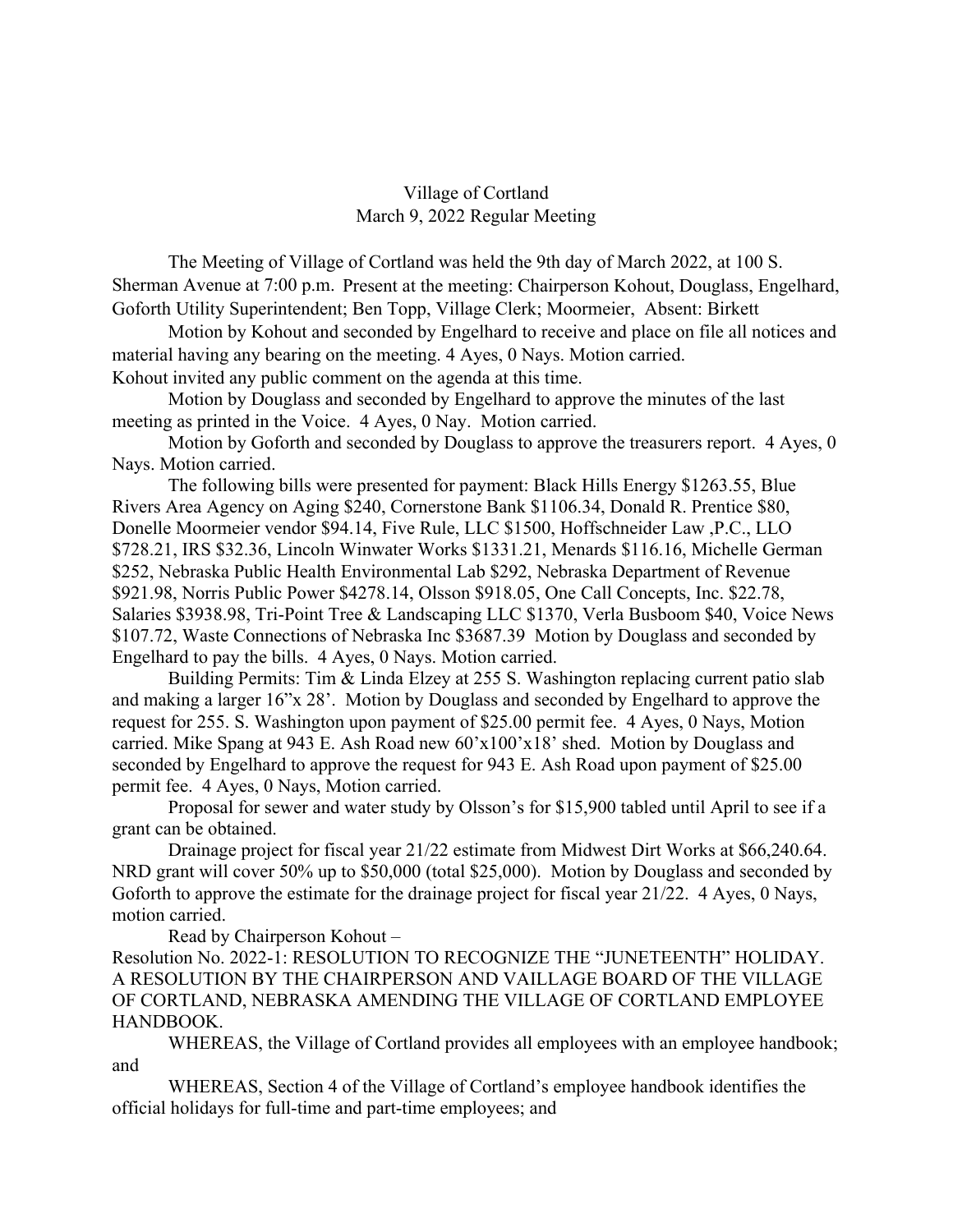WHEREAS, the Village of Cortland wishes to recognize June 19<sup>th</sup>, otherwise known as Juneteenth, as an official holiday for full-time and part-time employees.

BE IT RESOLVED, that Section 4 of the Village of Cortland's employee handbook be hereby amended to recognize the Juneteenth holiday each year on June  $19<sup>th</sup>$ . Employees shall receive the benefits of said holiday as otherwise outlined in the employee handbook.

Motion by Goforth and seconded by Engelhard to adopt Resolution 2022-1. 4 Ayes, 0 Nays, motion carried.

Motion by Douglass and seconded by Goforth to suspend the three readings requirement for Ordinance 2022-1. Engelhard, Goforth, Kohout, Douglass voted Aye and none voted Nay. Motion carried.

Read by Chairperson Kohout - Ordinance No. 2022-1: AN ORDINANCE TO ADD A NEW SECTION TO TITLE IX, CHAPTER 90 OF THE CORTLAND MUNICIPAL CODE TO CREATE A PROCEDURE REQUESTING AN ACCOMMODATION TO ALLOW AN OTHERWISE UNLAWFUL ANIMAL TO BE KEPT OR HARBORED WITHIN THE CORPORATE LIMITS OF THE VILLAGE OF CORTLAND AS AN EMOTIONAL SUPPORT ANIMAL, TO REPEAL CONFLICTING ORDINANCES; AND TO PROVIDE FOR AN EFFECTIVE DATE THEREOF.

Motion by Douglass and seconded by Engelhard to approve Ordinance No. 2022-1. Engelhard, Goforth, Kohout, Douglass voted Aye and none voted Nay. Motion carried.

Motion by Douglass and seconded Goforth to suspend the three readings requirement for Ordinance 2022-2. Engelhard, Goforth, Kohout, Douglass voted Aye and none voted Nay. Motion carried.

Read by Chairperson Kohout - Ordinance 2022-2: AN ORDINANCE TO AMEND TITLE VII, CHAPTER 72, SECTION 72.15 REGULATING PARKING WITHING THE MUNICIPALITY DURING SNOW REMOVAL; TO REPEAL CONFLICTING ORDINANCES; AND TO PROVIDE FOR AN EFFECTIVE DATE THEREOF.

Motion by Douglass and seconded by Engelhard to approve Ordinance No. 2022-2. Engelhard, Goforth, Kohout, Douglass voted Aye and none voted Nay. Motion carried.

Dog Ordinance (Title IX: General Regulations: §90.25-§90.46). Discussion on cost of tags, licensing fees, enforcement of violations. Will ask attorney Tim Kubert to update ordinance and Clerk to work on procedures for licensing and rabies tags for dogs in the Village to correspond with an updated ordinance.

Review of the updated Rental Agreement for the Cortland Community Center containing updated rates and agreement for caterer for alcoholic beverages served in the community center. There was a change to the agreement to caterer to correct "Saline" to "Gage" County. Motion by Douglass and seconded by Goforth to approve the new fee schedule for the Community Center with the amendment on the agreement to caterer. 4 Aye, 0 Nay, motion carried. Signs need to be made and posted in the Community Center regarding the alcoholic beverages.

Discussion regarding the ADA requirements for the Community Center by Dawn Hill, County Clerk, for maintaining a Community Voting location. The metal doors to west are too heavy, cannot weigh more than 8lbs. The gravel in front of community center needs to be replaced with cement for easy wheelchair accessibility. A bid by Tiemann Construction was supplied by Hill. Hill is also looking into grants to help subsidize the upgrades. Topp will acquire more bids. This must be done prior to November. Tabled until April meeting.